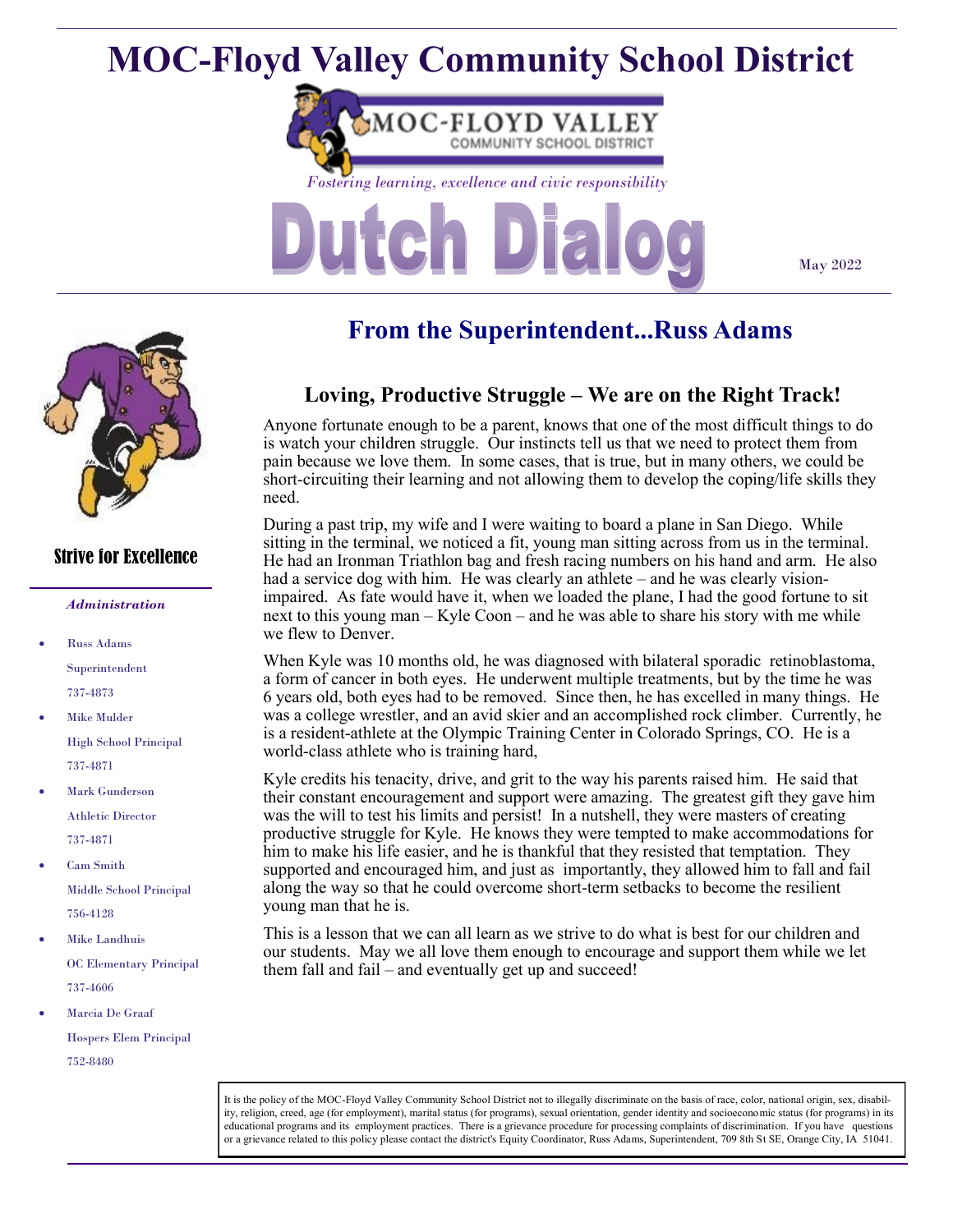# **Friday Dismissals**

School will be dismissed two hours early (1:15pm) on Fridays for staff development.

*In the unlikely event that we have a weather-related late start on one of the scheduled professional development Fridays, we will cancel the early dismissal and attend until our regular 3:15 p.m. dismissal time.*

## **Tulip Festival Dismissal**

School will dismiss at 11:15 a.m. on Thursday, May 19th for all students. There will be NO SCHOOL on Friday, May 20th.



# **Memory Books**

Memory books are now on sale. Cost is \$45 and orders are due June 10. If you would like to purchase a memory book for the 2021-22 school year, there is a link on the school homepage, or click on the link below:

# **Last day of School!**

The last day of school for students, for the 2021-2022 school year, is Wednesday, May 25th. School will dismiss at 1:15 p.m.



# Senior Class Information

### **Parents and Seniors:**

We are working hard to ensure that you, and your senior, will enjoy a memorable next few weeks at MOC-Floyd Valley.

As we move closer to the end of the school year, caps and tassels are being packaged, the Awards Day Ceremony is being prepared, and graduation details are being finalized.

### **Please keep the following dates in mind:**

Senior Awards Day - HS new gym – Friday, May 13, at 9:00 a.m. – Parents are welcome to attend.

Baccalaureate is scheduled for Sunday, May 15, at 4:00 p.m., and will be held at the First Reformed Church in Orange City. Seniors are asked to gather at 3:45 p.m. in the church fellowship hall. \*\*Seniors are encouraged to attend, but not required to. Graduation caps and gowns will not be worn to this event.

Last school day for seniors – Monday, May 16. Senior packets will be given to seniors after they have checked out with the office.

Graduation practice is on Tuesday, May 24, at 8:00 a.m., in the new gym. Please be on time. Seniors will go to the choir room to receive their gowns after graduation practice.

Graduation will be held at the MOC-Floyd Valley high school new gym on Sunday, May 29, at 2:00 p.m. Your senior will receive a detailed information sheet when seniors check out on May 16.

Caps, tassels and gowns are provided by the school. You won't have to purchase any of these items.

If you are interested in graduation announcements, you may contact Jostens at [www.jostens.com](http://www.jostens.com) or call 515-332-2531 for our local Jostens representative.

\*Senior students and parents – please let Mr. McDonald know of any college, or outside scholarships, that have been received in order for students to be acknowledged at the Senior Awards Day.

\*Final MOC-FV transcripts will be sent to each student's chosen college in late May, or early June, after all grades are finalized.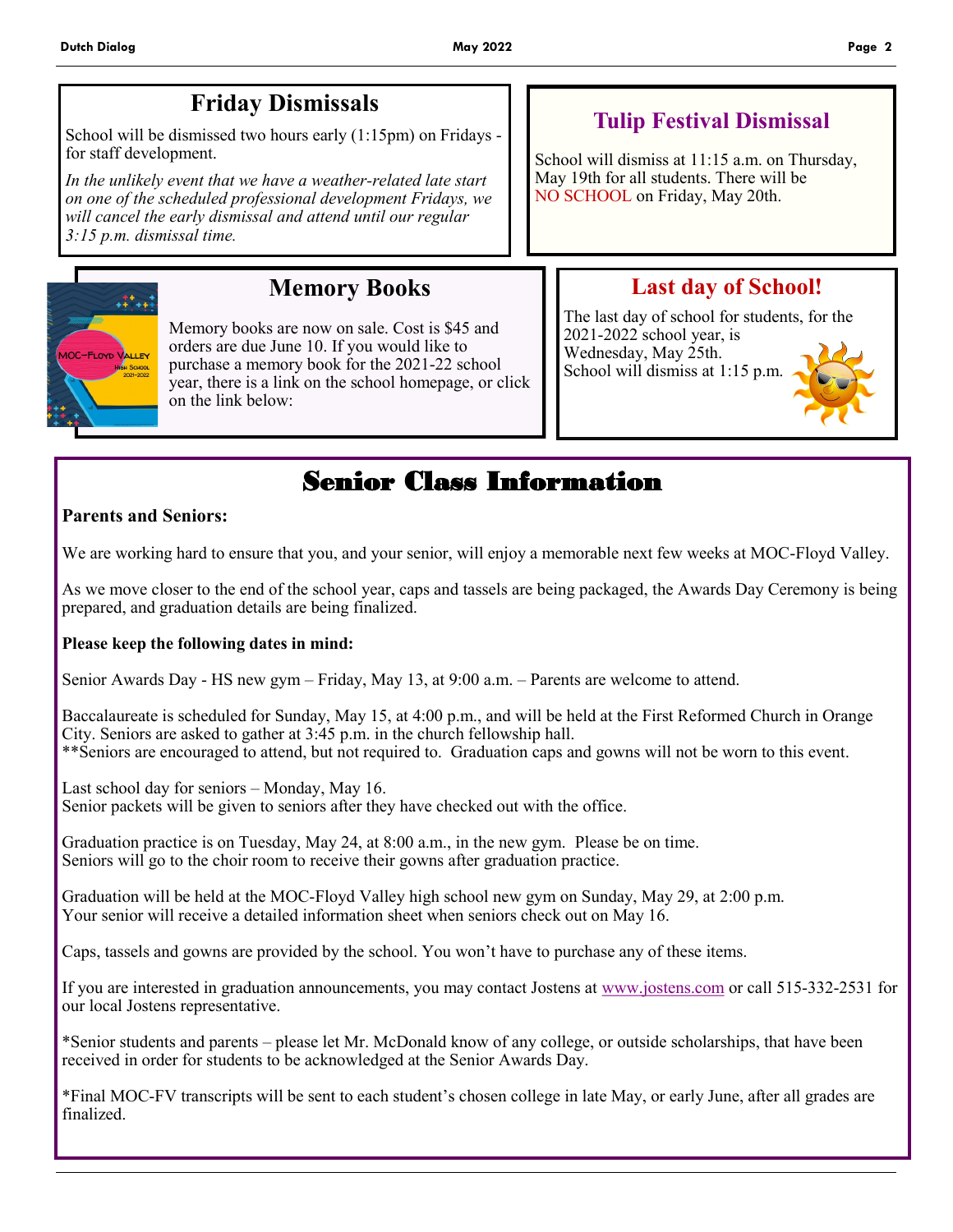### MOC-Floyd Valley Community School District-2022-2023 Calendar

First Day = August 23 Last Day = May 23

**Summary of Calendar:** Days in classroom: First Semester . . . 83 days Second Semester... 96 days **TOTAL DAYS/HRS... 179/1121** 

#### **CALENDAR LEGEND**

Start/End 1:15 PD Dismissal 11:15 Dismissal Holidays **Vacation Days Prof Dev Days** 

#### **Professional Development**

**Full Days:** August 17, 18, 19', 22 October 28 January 3 February 20\* May 24

#### 1:15 Dismissals **Teacher Planning and Collaboration Time**

- Every Friday (August May)
- Last Day of School

#### **Contractual Holidays**

#### **Snow Days**

| #1 = May 24 |  |
|-------------|--|
| #2 = May 25 |  |
| #3 = Feb 20 |  |
| #4 = May 26 |  |
| #5 = Apr 10 |  |
| #6 = May 30 |  |

#7 = May 31 etc...

#### **Dead Week**

July 25 - August 1

| <b>August</b>                 |    |                  |    | <b>Student</b><br>Days |     |
|-------------------------------|----|------------------|----|------------------------|-----|
| м                             | Т  | W                | Th | F                      |     |
| 01                            | 02 | 03               | 04 | 05                     |     |
| 08                            | O9 | 10               | 11 | 12                     |     |
| 15                            | 16 | 17               | 18 | 19                     |     |
| 22                            | 23 | 24               | 25 | 26                     | 4   |
| 29                            | 30 | 31               |    |                        | 7   |
|                               |    | <b>September</b> |    |                        |     |
|                               |    |                  | 01 | 02                     | 09  |
| 05                            | 06 | 07               | 08 | O9                     | 13  |
| 12                            | 13 | 14               | 15 |                        | 18  |
| 19                            | 20 | 21               | 22 | 16<br>23               | 23  |
| 26                            | 27 | 28               | 29 | 30                     | 28  |
|                               |    |                  |    |                        |     |
|                               |    | <b>October</b>   |    |                        |     |
| 03                            | 04 | 05               | 06 | 07                     | 33  |
| 10                            | 11 | 12               | 13 | 14                     | 38  |
| 17                            | 18 | 19               | 20 | 21                     | 43  |
| 24                            | 25 | 26               | 27 | 28                     | 47  |
| 31                            |    |                  |    |                        | 48  |
|                               |    | <b>November</b>  |    |                        |     |
|                               | m  | 02               | 03 | 04                     | 52  |
| 07                            | 08 | 09               | 10 | 11                     | 57  |
| 14                            | 15 | 16               | 17 | 18                     | 62  |
| 21                            |    | 23               | 24 | 25                     | 64  |
| 28                            | 29 | 30               |    |                        | 67  |
|                               |    | December         |    |                        |     |
|                               |    |                  | 01 | 02                     | 69  |
| 05                            | 06 | 07               | 08 | 09                     | 74  |
| 12                            | 13 | 14               | 15 | 16                     | 79  |
| 19                            | 20 | 21               | 22 | 23                     | 83  |
| 26                            | 27 | 28               | 29 | 30                     |     |
|                               |    | January          |    |                        |     |
| 02                            | 03 | 04               | 05 | 06                     | 86  |
| 09                            | 10 | 11               | 12 | 13                     | 91  |
| 16                            | 17 | 18               | 19 | 20                     | 96  |
| 23                            | 24 | 25               | 26 | 27                     | 101 |
| 30                            | 31 |                  |    |                        | 103 |
|                               |    | February         |    |                        |     |
|                               |    | 01               | 02 | 03                     | 106 |
| 06                            | 07 | 08               | 09 | 10                     | 111 |
| 13                            | 14 | 15               | 16 | 17                     | 116 |
| 20                            | 21 | 22               | 23 | 24                     | 120 |
| 27                            | 28 |                  |    |                        | 122 |
|                               |    | March            |    |                        |     |
|                               |    | 01               | 02 | 03                     | 125 |
| 06                            | 07 | 08               | 09 | 10                     | 130 |
| $\frac{13}{2}$                | 14 | 15               |    | 17                     | 135 |
| 20                            | 21 | 22               | 23 | 24                     | 140 |
| 27                            | 28 | 29               | 30 | 31                     | 145 |
|                               |    |                  |    |                        |     |
| April<br>05<br>06<br>03<br>04 |    |                  |    | 07                     | 149 |
| 10                            | 11 | 12               | 13 | 14                     | 153 |
| 17                            | 18 | 19               | 20 | 21                     | 158 |
| 24                            | 25 | 26               | 27 | 28                     | 163 |
|                               |    |                  |    |                        |     |
| <b>May/June</b>               |    |                  |    |                        |     |
|                               |    |                  |    |                        |     |
| 01                            | 02 | 03               | 04 | 05                     | 168 |
| 08                            | 09 | 10               | 11 | 12                     | 173 |
| 15                            | 16 | 17               | 18 | 19                     | 177 |
| 22                            |    | 24               | 25 | 26                     | 179 |
| 29                            | 30 | 31               | 01 | 02                     |     |
| 05                            | 06 | 07               | 08 | 09                     |     |

| Date<br>Aug 15, 16<br>Aug 17-22<br>Aug 19<br>Aug 23                                       | 180 Day/1080 Hours Calendar<br><b>Events</b><br><b>New Teacher In-Service</b><br><b>Pre-School Workshop</b><br>(am on-site/pm choice)<br>Begin 1st Semester                                        |
|-------------------------------------------------------------------------------------------|----------------------------------------------------------------------------------------------------------------------------------------------------------------------------------------------------|
| Sept 5                                                                                    | Labor Day (No School)                                                                                                                                                                              |
| Sept 22                                                                                   | Mid-Term 1st Qtr. (22 days)                                                                                                                                                                        |
| Oct 20                                                                                    | End 1 <sup>st</sup> Qtr. (42 days)                                                                                                                                                                 |
| Oct 24                                                                                    | P-T Conf (4:00 - 8:00) ES                                                                                                                                                                          |
| Oct 27                                                                                    | P-T Conf (4:00 - 8:00) All                                                                                                                                                                         |
| Nov 1<br>Nov 8<br>Nov <sub>4</sub><br>Nov <sub>22</sub><br>Nov <sub>24</sub><br>Nov 23-25 | P-T Conf. (4:00 - 8:00) MS/HS<br><b>Election Day</b><br>No School (Teacher Comp day)<br>Mid-Term 2 <sup>nd</sup> Qtr (22days)<br><b>Thanksgiving Day</b><br>Thanksgiving Break (No School)         |
| <b>Dec 22</b>                                                                             | End 2 <sup>nd</sup> Qtr (41) & 1 <sup>st</sup> Sem (84)                                                                                                                                            |
| <b>Dec 25</b>                                                                             | Christmas                                                                                                                                                                                          |
| Dec 23-Jan 3                                                                              | <b>Winter Break</b>                                                                                                                                                                                |
| Jan 1                                                                                     | New Year's Day (No School)                                                                                                                                                                         |
| Jan 3                                                                                     | <b>Teacher In-service Day</b>                                                                                                                                                                      |
| Jan 4                                                                                     | Begin 2 <sup>nd</sup> Sem                                                                                                                                                                          |
| Feb 3<br><b>Feb 20</b>                                                                    | Mid-Term Qtr 3 (23 days)<br>*Teacher In-Service Day<br>Presidents' Day                                                                                                                             |
| <b>Mar 10</b><br>Mar 16<br>Mar 20<br><b>Mar 21</b><br><b>Mar 24</b>                       | End 3rd Qtr. (47 days)<br>P-T Conf. (4:00 – 8:00) MS/HS<br>P-T Conf. (4:00 – 8:00) Elem<br>P-T Conf. (4:00 – 8:00) All<br>No School (Teacher Comp day)                                             |
| Apr 7                                                                                     | Spring Break (No School)                                                                                                                                                                           |
| Apr 10                                                                                    | *Spring Break (No School)                                                                                                                                                                          |
| Apr 14                                                                                    | Mid-Term Qtr. 4 (23 days)                                                                                                                                                                          |
| Apr 28                                                                                    | 1:15 Dismissal (Service Day)                                                                                                                                                                       |
| Apr 29                                                                                    | Jr. Sr. Prom                                                                                                                                                                                       |
| <b>May 15</b><br>May 18<br>May 19<br>May 23<br>May 24<br>May 28<br>May 29                 | Last day for seniors<br>11:15 Dismissal (Tulip Festival)<br>No School (Tulip Festival)<br>End 4th Qtr (26) & 2nd Sem. (96)<br><b>Teacher In-service Day</b><br>Commencement<br><b>Memorial Day</b> |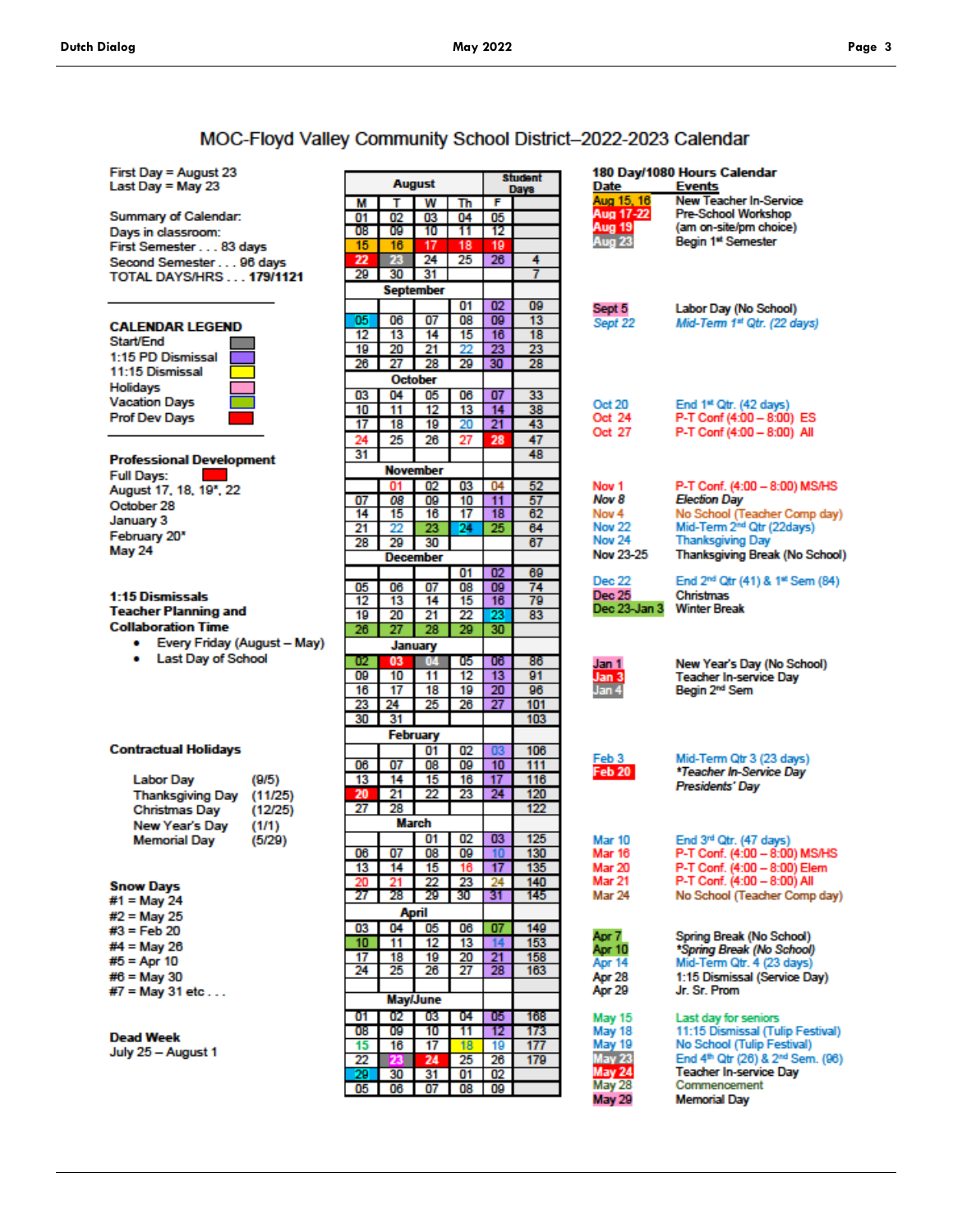## SCHOOL HEALTH NEWS: \*Ashley Van Voorst, RN - SCHOOL NURSE\*

### May is National Allergy and Asthma Awareness Month

**Asthma/Allergy Action Plans:** It's now peak season for allergy and asthma sufferers, and a perfect time to recognize the causes of asthma and allergies to best prevent and treat attacks. Make sure the school nurse, your child's teachers, and coaches are aware of your child's asthma so they can provide the necessary help. A Seasonal Allergy and Asthma Action Plan is important to review and update with your health care provider, and a copy should be on file at school, as well as a rescue inhaler. Learn what your child's triggers are – pollen, grass, molds, temperature changes, exercise, smoke, perfume, pesticides? Please let ME know. Children deserve allergy and asthma friendly homes and schools. . For more helpful information check out - https://www.foodallergy.org/resources/parents for food allergies and http://www.lung.org for more information about dealing with asthma at school.

**Spring Cleaning:** In addition to your regular spring cleaning chores, consider adding some that will make your home a little safer for your kids, such as cleaning out your medicine cabinet, checking product recalls, and looking for broken toys, etc.

**Medications at School:** Please remember to pick up all student medications from the nurse's office, as they will be discarded on the last day of school. This includes: epi-pens, inhalers, over the counter medications, and prescription medications.

**Sun Safety:** Remember, the sun's rays are strongest between the hours of 10:00 a.m. and 4:00 p.m. Use SPF 15 or higher, even on cloudy days. It is important to get a healthy dose of sunshine each day.

**A general reminder about head lice:** This can happen to anyone, it's not uncommon. Most head lice are transmitted from head to head contact. Head lice are a nuisance, yes, but do not carry disease or signify uncleanliness. Check your children regularly and if head lice are found, consult a health care provider regarding treatment options. Follow package directions and comb out lice and nits thoroughly for 14 days. While this is a time consuming task, it is also very effective at preventing repeat cycles. Clean all items that may have been in contact with your children's head (combs, brushes, linens, stuffed animals). Let your children's close friends and parents know, so they can check regularly, as well. Report all cases to the school nurse, and with your permission, I will re-check your child when they return to school. I also have informative handouts on how to get rid of head lice!

**\*\*New Immunization Requirements!!! -** Check with your health care provider to make sure you are properly immunized, especially children entering Kindergarten, 7th grade, and 12th grade.



# **Vocal Music News! Vocal Music News!! Vocal Music News!!!**

Awards Concert - Tuesday, May 3rd

Orchestra Concert: 7:00 p.m. (Performing Arts Center) Choir Concert: 7:45 p.m. (Auditorium) Band Concert: 8:30 p.m. (Performing Arts Center)

Please join us as we celebrate a great year of music and honor many students throughout all three departments!!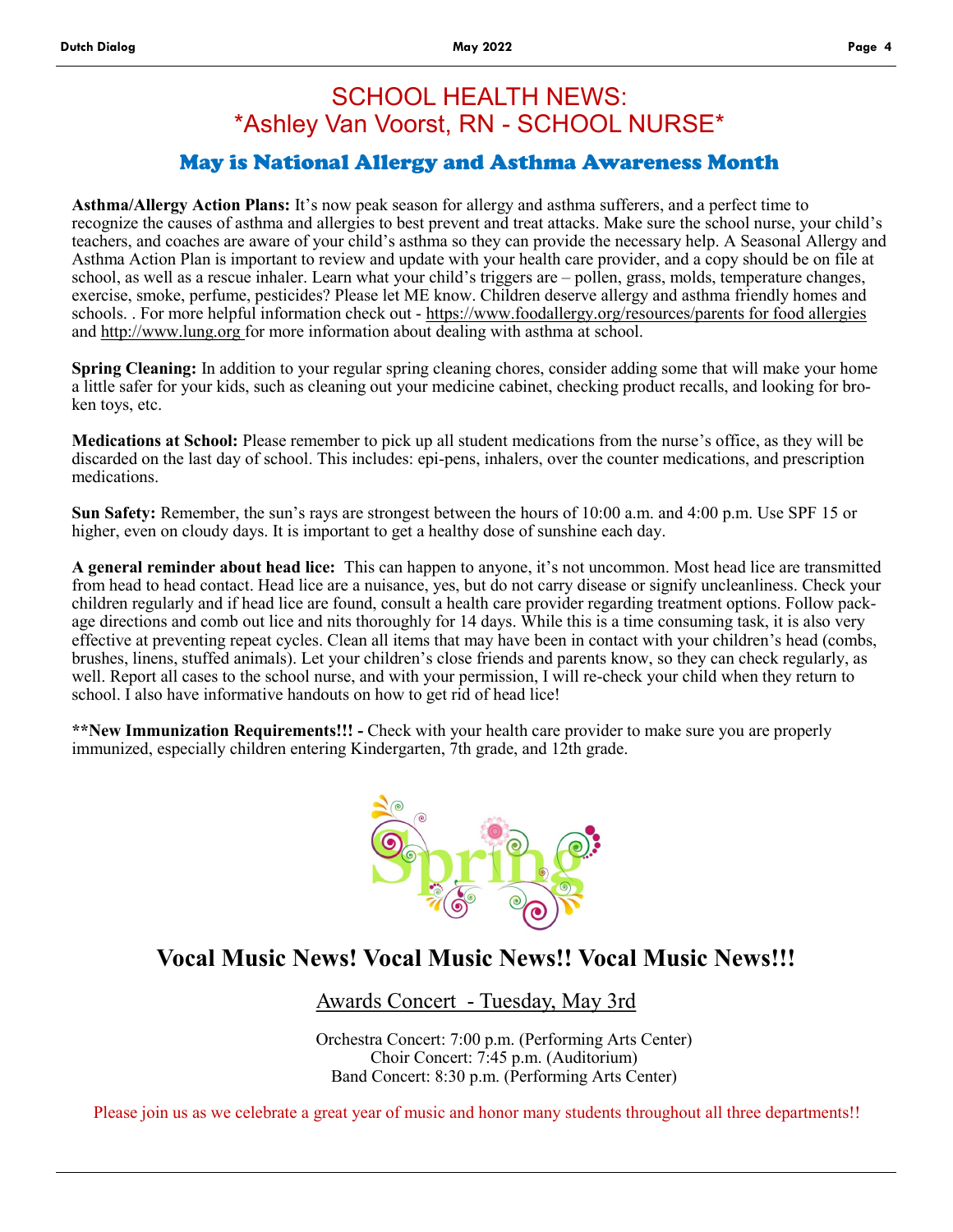# **MOC-Floyd Valley High School - Class of 2022**

Tyler Aberson Jayden Harpenau Karlton Reuter Major Adams Grace Harper Otto Reyna Ellie Albers Emily Haverdink Jackson Riemersma Jordan Allen Hector Hermosillo Emily Ritz Skyler Andresen Jeison Hernandez Justin Rodriguez Maren Beaty **Maren Hettinga** Donovan Schuiteman Connor Beltman Teygan Hiemstra Blake Schwebach Chloe Bilby Kendra Hinrichsen Dyllon Segelke Tristan Blom Jack Huang Nathanul Senn Tyson Blom Hannah Hulstein Jordan Sickelka AJ Bomgaars Cate Hummel Carlin Smith Micah Bonestroo Gavin Huss Carter Solsma Paige Brennan Luke Jeltema Michael Sullivan Gilberto Briones-Muñoz Brandon Keunen Luke Tapper Maria del Carmen Briones-Muñoz Jonathan Lalk Soraya Torres Josiah Bundt Mari Langton Ignacio Trejo Giovanni Burd **Brooklyn Leusink** Erik Tweet Bennett Calsbeek Noah Louwagie Jackson Vaas Brayden Christoffel **Levi Maasdam** Kate Van Der Werff Dejah Coe Samantha Marquez Autumn Van Donkelaar Cadence De Jong Victoria Mata Caylee Van Donkelaar Kyle Diehl Samuel May Samuel May Tyler Van Ravenswaay Zoe Ditsworth Daniel Mirande Ginger Van Roekel Sydney Dorn Deirdre Moffitt Reese Van Zee Ava Dravland **Estella Moffitt** Victorina Vasquez Bravo Adriana Espinoza Abbie Mouw Caden Vellinga Alexis Eveland Lawson Nemeth Kyle Walding Anna Evink Darren Nicholson Addison Wierda Akeyma Fedders Fabian Nuno Caden Wiersma Cambri Fleming Andrew Oldenkamp Jacob Wilson Kollin Frederes **Katelyn Plendl** Hannah Wiltgen Dominick Godsey Brady Pottebaum Claire Yaw Trinity Goebel Allison Probst Maria Yin Emily Haack **Avriel Punt** Sydney Zeutenhorst Abbie Hansen Traci Ranschau Vanessa Zheng

Carter Aalbers **Makya Harding** Nathan Recker

**Graduation will be held on Sunday, May 29 - 2:00 p.m. MOC-Floyd Valley High School New Gym**

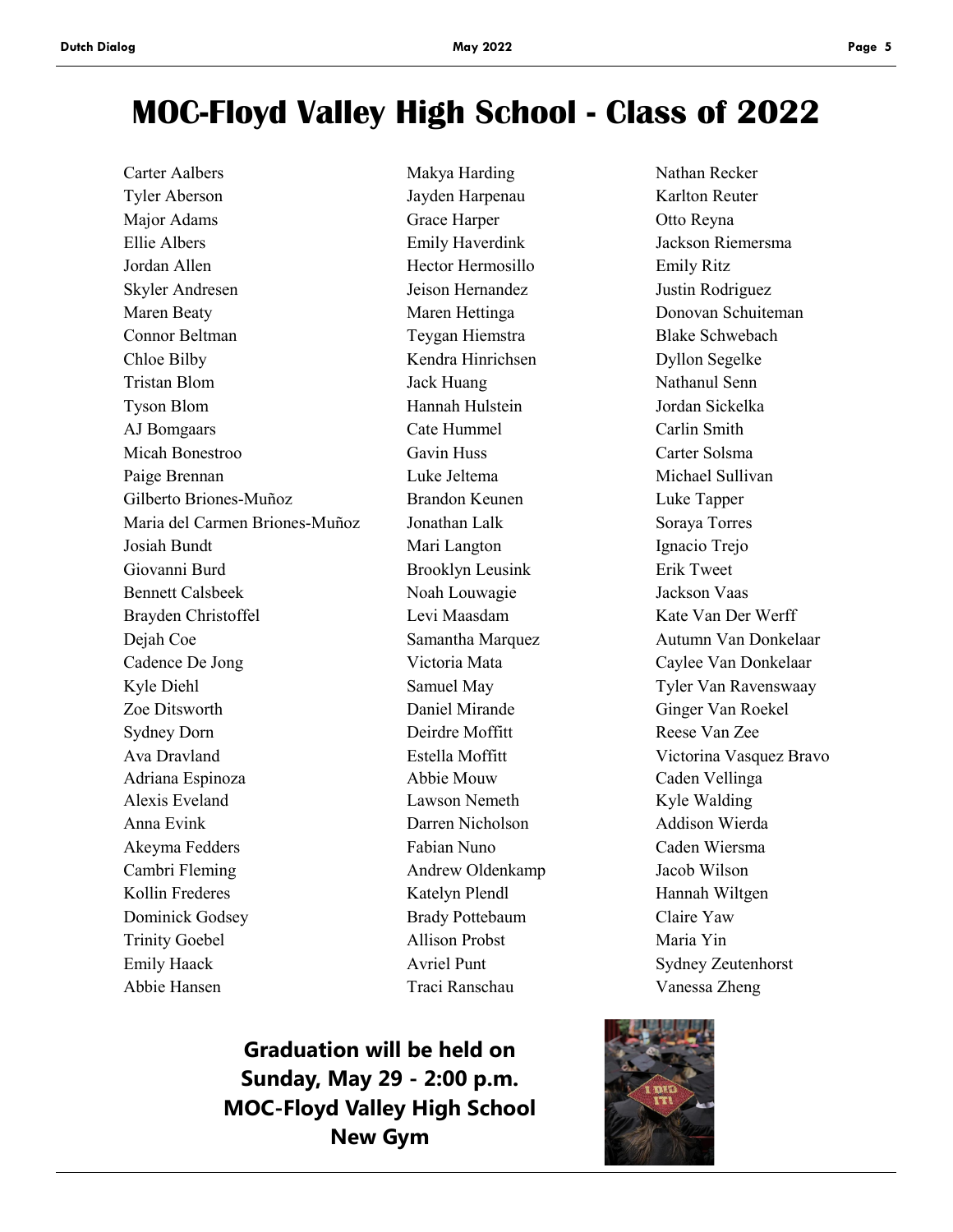

May 2022

| Sunday                                           | Monday                                                                                                                                                                                                                                                                                                                                                                                                     | Tuesday                                                                                                                                                                                                                                                            | Wednesday                                                                                                                                                                                                                                                     | Thursday                                                                                                                                                                                                                                                                                                                                                                                           | Friday                                                                                                                                                                   | Saturday                                                                                                       |
|--------------------------------------------------|------------------------------------------------------------------------------------------------------------------------------------------------------------------------------------------------------------------------------------------------------------------------------------------------------------------------------------------------------------------------------------------------------------|--------------------------------------------------------------------------------------------------------------------------------------------------------------------------------------------------------------------------------------------------------------------|---------------------------------------------------------------------------------------------------------------------------------------------------------------------------------------------------------------------------------------------------------------|----------------------------------------------------------------------------------------------------------------------------------------------------------------------------------------------------------------------------------------------------------------------------------------------------------------------------------------------------------------------------------------------------|--------------------------------------------------------------------------------------------------------------------------------------------------------------------------|----------------------------------------------------------------------------------------------------------------|
|                                                  | <b>BB-SB Practice Begins</b><br>4:30pm TR-G/Varsity<br><b>Bishop Heelan</b><br>4:30pm TR-B/Varsity Bishop Orchestra @ HS Performing<br>Heelan<br>4:30pm Soccer-B/JV-V<br>Sheldon / Sibley-<br>Ocheyedan<br>4:30pm GO-B/Varsity<br>George-Little Rock vs.<br>Conference<br>5:00pm Soccer-G/JV-V<br>Sheldon / Sibley-<br>Ocheyedan<br>5:00pm TR-B/Varsity Storm<br>Lake<br>5:00pm TR-G/Varsity Storm<br>Lake | 3<br>4:30pm TR-MS Central<br>Lyon<br>7:00pm Awards Concert--<br>Arts Center<br>7:45pm Awards Concert--<br>Choir @ HS Auditorium<br>8:30pm Awards Concert--<br>Band @ HS Performing Arts<br>Center                                                                  |                                                                                                                                                                                                                                                               | 51<br>Professional Development<br>4:00pm TR-MS Le Mars<br>Middle<br>4:30pm TR-B/Varsity Sioux<br><b>Center vs. Conference</b><br>4:30pm Soccer-B/JV-V<br><b>Western Christian</b><br>4:30pm TR-G/Varsity Sioux<br>Center vs. Conference<br>4:30pm GO-B/Varsity Sioux<br>Center vs. Conference<br>4:30pm GO-G/Varsity<br>Boyden-Hull vs.<br>Conference<br>5:00pm Soccer-G/JV-V<br>Western Christian | 6<br><b>IHSMA Large Group Music</b><br>Contest<br>1:15pm Early Dismissal<br>4:30pm TR-MS Okoboji vs.<br><b>Multiple Schools</b>                                          | 6:30pm High School Athletic<br>Banquet @ HS New Gym                                                            |
| 81                                               | q<br>MS BSB & SB Practice Begins<br>4:30pm GO-G/Varsity<br>Sheldon vs. Conference<br>4:30pm GO-B/Varsity<br>Okoboji vs. Conference<br>5:00pm Soccer-G/JV-V<br><b>Spencer</b><br>5:00pm Soccer-B/JV-V<br><b>Spencer</b>                                                                                                                                                                                     | 10 <sup>1</sup><br>4:30pm Soccer-G/JV-V<br>Sheldon / Sibley-<br>Ocheyedan<br>4:30pm GO-G/Varsity<br>Conference<br>5:00pm Soccer-B/JV-V<br>Sheldon / Sibley-<br>Ocheyedan<br>7:00pm Middle School Choir<br>& Orchestra Concert @<br>Middle School                   | 11<br>10:00am GO-B/Varsity TBA                                                                                                                                                                                                                                | 12 <sup>1</sup><br>5th Grade Des Moines Trip<br>4:00pm TR-G/Varsity<br>LeMars<br>4:00pm TR-B/Varsity<br>LeMars                                                                                                                                                                                                                                                                                     | 13<br>5th Grade Des Moines Trip<br>9:00am Senior Awards<br>Celebration @ HS New Gym<br>1:15pm Early Dismissal                                                            | 14                                                                                                             |
| 15 <sup>1</sup>                                  | 16 <sup>1</sup><br>TBD GO-B/Varsity TBA<br>5:00pm Soccer-G/JV-V<br><b>Sioux Center</b><br>5:00pm Soccer-B/JV-V<br><b>Sioux Center</b><br>7:00pm Kindergarten<br>Program                                                                                                                                                                                                                                    | 17                                                                                                                                                                                                                                                                 | 18<br>TBD GO-G/Varsity TBA<br>TBD Soccer-G/JV-V TBA                                                                                                                                                                                                           | 19<br>TBD Soccer-B/JV-V TBA<br>Bump Up Day/Kindergarten<br><b>Visit Day</b><br>TBD TR-G/Varsity TBD<br>TBD TR-B/Varsity TBD<br>11:15pm Early Dismissal                                                                                                                                                                                                                                             | 201<br>TBD Soccer-G/JV-V TBA<br>No School<br>TBD TR-G/Varsity TBD<br>TBD TR-B/Varsity TBD<br><b>Tulip Festival</b>                                                       | 21<br>TBD TR-G/Varsity TBD<br>TBD TR-B/Varsity TBD                                                             |
| 22                                               | 23<br>TBD GO-B/Varsity TBA<br>TBD Soccer-B/JV-V TBA<br>3:45pm BSB-9th Okoboji<br>5:30pm BSB-JV Okoboji<br>7:00pm 5th Grade Band,<br>Chorus, Orch Concert @<br>Orange City Elementary<br>7:30pm BSB-Varsity<br>Okoboji                                                                                                                                                                                      | 24<br>TBD Soccer-G/JV-V TBA<br>TBD GO-B/Varsity TBA<br>3:45pm SB-9th Sioux<br>Center<br>3:45pm BSB-9th Central<br>Lyon<br>5:30pm BSB-JV Central<br>Lyon<br>5:30pm SB-JV Sioux<br>Center<br>7:00pm SB-Varsity Sioux<br>Center<br>7:30pm BSB-Varsity<br>Central Lyon | 25<br>TBD Soccer-B/JV-V TBA<br>1:15pm End of 4th Qtr<br>3:45pm SB-9th West Lyon<br>5:30pm BSB-JV West Lyon<br>5:30pm SB-JV West Lyon<br>7:00pm SB-Varsity West<br>Lyon<br>7:30pm BSB-Varsity West<br>Lyon<br><b>Last day of school!</b><br>1:15p.m. dismissal | 26<br>TBD GO-G/Varsity TBA<br>3:45pm SB-9th Storm Lake 11:00am BSB-9th Gehlen<br>5:30pm SB-JV Storm Lake<br>7:00pm SB-Varsity Storm<br>Lake                                                                                                                                                                                                                                                        | 27<br>TBD GO-G/Varsity TBA<br><b>Catholic - Lemars</b><br>5:30pm BSB-JV Spencer<br>5:30pm SB-JV Spencer<br>7:00pm SB-Varsity<br>Spencer<br>7:15pm BSB-Varsity<br>Spencer | 28<br>TBD SB-Varsity Bishop<br>Heelan<br>10:00am BSB-Varsity<br>Akron-Westfield vs.<br><b>Multiple Schools</b> |
| 29<br>2:00pm Commencement @<br><b>HS New Gym</b> | 30 <sup>1</sup>                                                                                                                                                                                                                                                                                                                                                                                            | 31<br>9:30am BSB-MS Sheldon<br>9:30am SB-MS Sheldon<br>5:15pm BSB-JV Estherville<br>/ Lincoln Central<br>5:30pm SB-JV Spirit Lake<br>7:00pm SB-Varsity Spirit<br>Lake<br>7:15pm BSB-Varsity<br><b>Estherville / Lincoln</b><br>Central                             |                                                                                                                                                                                                                                                               |                                                                                                                                                                                                                                                                                                                                                                                                    | <b>May</b><br>Exerts                                                                                                                                                     |                                                                                                                |

**Calendar subject to change. For a complete list of school events and up-to-date information, please visit our website at www.mocfv.org.**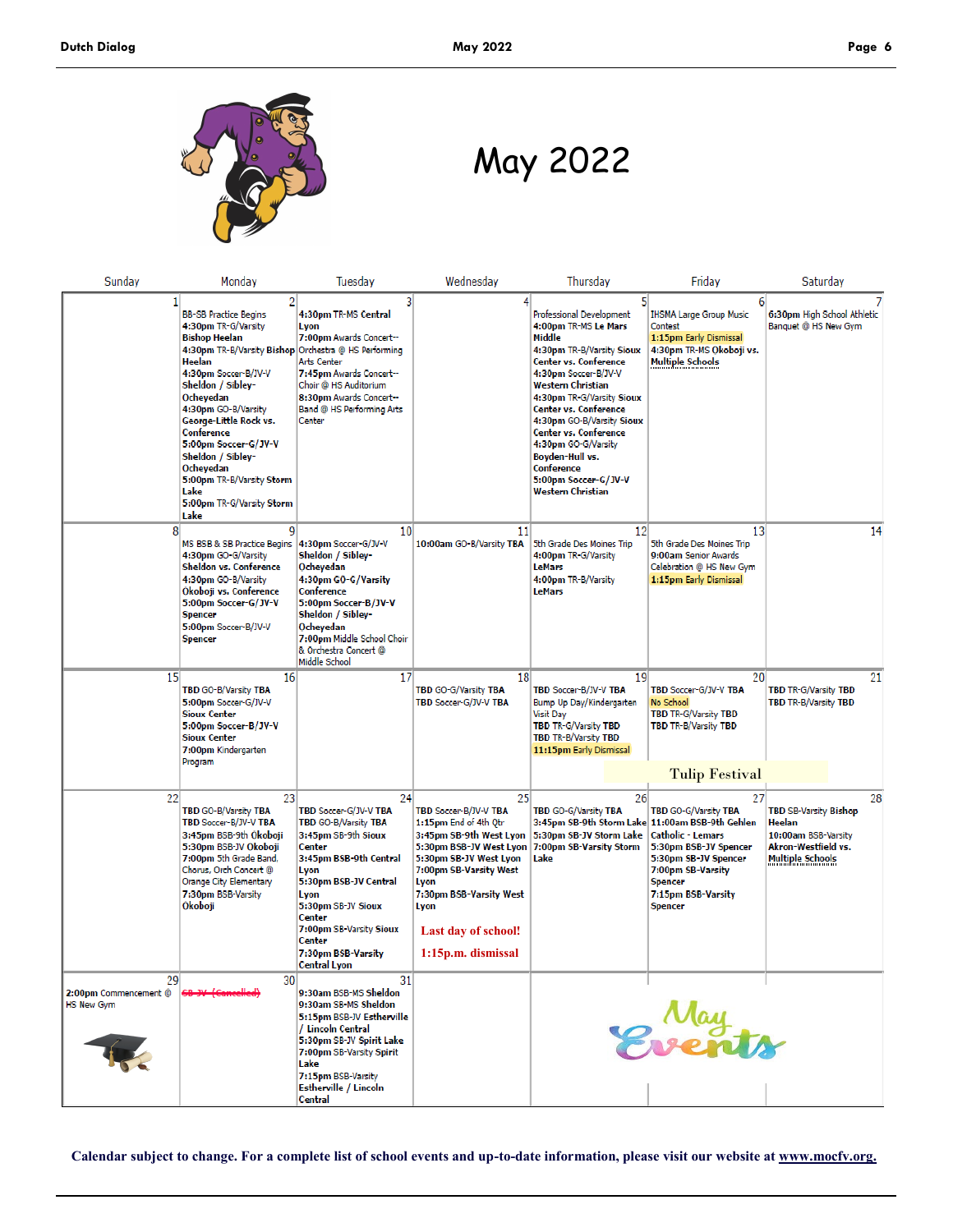# MOC-Floyd Valley Lunch Menu - May 2022



| Monday                                                                                                             | Tuesday                                                                                                          | Wednesday                                                             | Thursday                                                                                                        | Friday                                                                             |
|--------------------------------------------------------------------------------------------------------------------|------------------------------------------------------------------------------------------------------------------|-----------------------------------------------------------------------|-----------------------------------------------------------------------------------------------------------------|------------------------------------------------------------------------------------|
| 2<br>Hot Dog on a Bun<br>Potato Wedges/<br>Ketchup<br>Broccoli<br>Fruit<br>Choc. Chip Cookie<br>Milk               | 3<br>Pizza Boat/Marinara<br><b>Mixed Veggies</b><br>Peaches<br>Milk                                              | 4<br>Taquitos/Cheese<br>Sauce<br>Potato Gems<br>Corn<br>Fruit<br>Milk | 5<br>BBQ on a Bun<br>Curly Fries/Ketchup<br>Baked Beans<br>Fruit<br>Side Kick Fruit Slush<br>Milk               | 6<br>Ham & Cheese Sand-<br>wich<br>Carrots/Ranch Dip<br>Apple<br>Sun Chips<br>Milk |
| 9<br>Hamburger on a Bun<br>Cheese/Lettuce/<br>Tomato<br>Confetti Fries/<br>Ketchup<br>Grapes <sup>'</sup><br>Milk  | 10<br>Taco in a Bag<br>Lettuce/Cheese/<br>Salsa<br>Refried Beans<br>Pineapple Tidbits<br>Churro<br>Milk          | 11<br>Cook's Choice                                                   | 12<br>Assorted Chicken/<br>Dipping Sauce<br>Smile Fries<br>Broccoli<br>Garlic Toast<br>Mandarin Oranges<br>Milk | 13<br>Grilled Cheese<br>Potato Gems/Ketchup<br>Carrots<br>Fruit<br>Milk            |
| 16<br>Chicken Patty on a<br>Bun<br>Lettuce/Mayo<br>Potato Wedges/<br>Ketchup<br>Carrots<br>Fruit<br>Cookie<br>Milk | 17<br>Pizza<br>Breadstick/Marinara<br>Mixed Vegetables<br>Bananas<br>Milk                                        | 18<br>Cook's Choice                                                   | 19<br>Early Dismissal<br>No Hot<br>Lunch Served                                                                 | 20<br>No School                                                                    |
| 23<br>Chicken Quesadilla/<br>Salsa<br>Spinach Salad/<br>Dressing<br>Corn<br>Graham Snacks<br>Fruit<br>Milk         | 24<br>Mr. Rib on a Bun/<br><b>BBQ Sauce</b><br>Confetti Fries/<br>Ketchup<br><b>Baked Beans</b><br>Fruit<br>Milk | 25<br>Cook's Choice<br>Last Day!                                      | 26                                                                                                              | 27                                                                                 |
| 30                                                                                                                 | 31                                                                                                               |                                                                       |                                                                                                                 |                                                                                    |

If you would like the calorie/allergen list emailed to you, please contact Stephanie Pottebaum at spottebaum@mocfv.org.

*This institution is an equal opportunity provider and employer.* Click this link for allergen and carb info: <http://bit.ly/mocfv-newsletter> Menu is subject to change without prior notice due to supply chain interruptions.